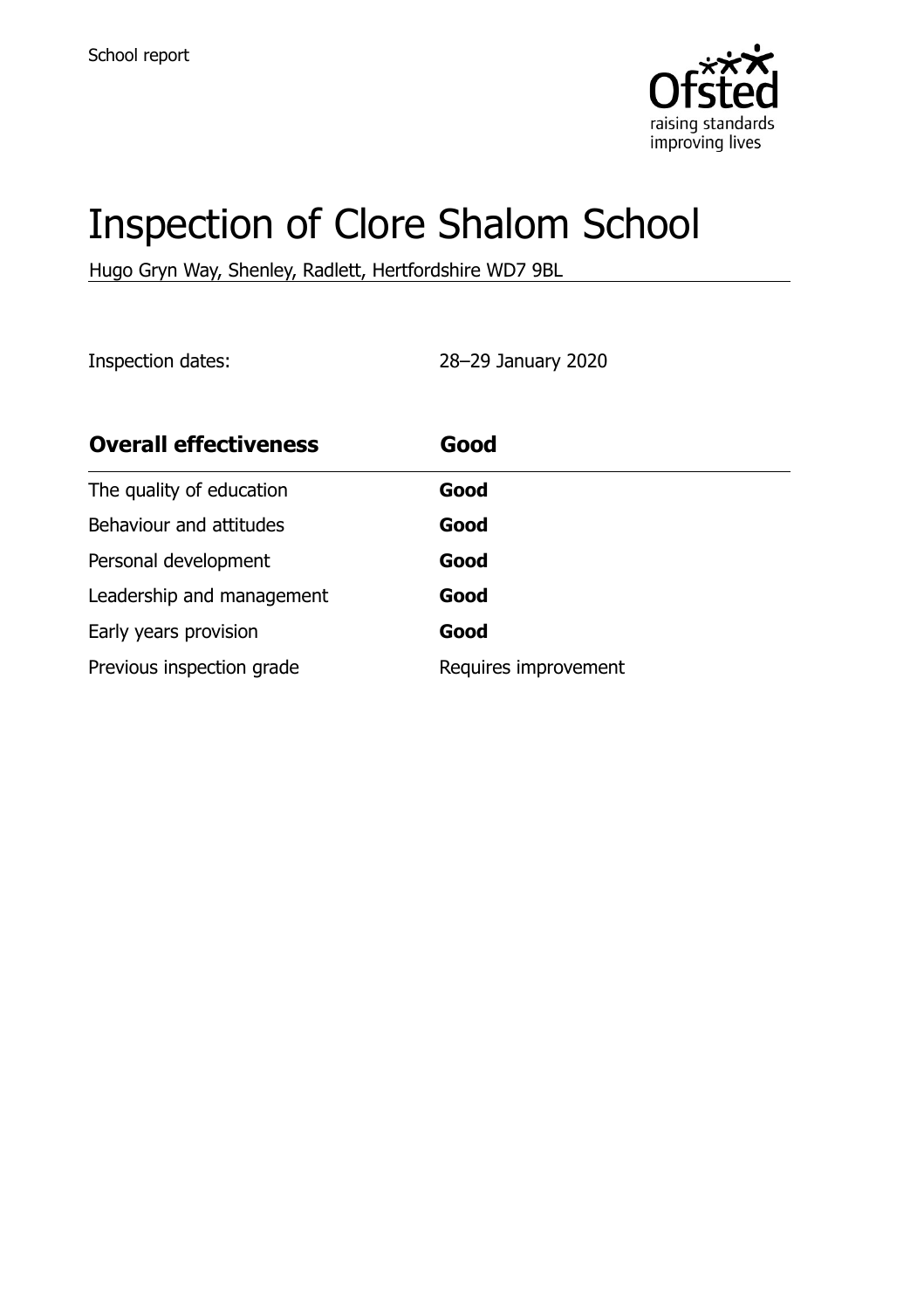

#### **What is it like to attend this school?**

Leaders have fostered a strong sense of community that makes the school both welcoming and caring. Pupils love their school. They work hard and enjoy their lessons. As one pupil told me, 'This is just a great school.'

Each pupil is valued as an individual. Pupils are very well supported by staff to build their confidence and independence. Pupils feel that adults listen to their views. Pupils are encouraged to think about their place in the world and their responsibilities for each other through events such as 'Big Question' assemblies.

Pupils behave well. They are well mannered and polite. Pupils are safe at school. They consider that bullying is rare. Pupils know that adults will help them if they had any concerns. Pupils are keen to help and support one another, for example by acting as 'buddies' for other year groups.

Parents and carers recognise the rapid improvements that have been made by leaders. They praise staff for their commitment as well as the strong leadership provided by the headteacher. As one parent commented, 'Looking forward to see Clore soar'.

#### **What does the school do well and what does it need to do better?**

Leaders have worked tirelessly to make Clore Shalom a better school. The school's motto 'Engage, Inspire, Achieve' underpins the high expectations leaders have of staff and pupils. The headteacher's strong leadership has brought about significant improvements in the quality of education. She has created a cohesive team where staff share her high expectations for pupils' achievements. Leaders know the school well. They use this knowledge effectively to provide training and support for all the staff. Consequently, teaching is now stronger across the school.

Leaders have created an ambitious curriculum that helps all pupils to achieve well. It offers a wide range of subjects for pupils to study. Teachers receive guidance about what they should be teaching and in what order. They plan activities that help pupils to link their knowledge between different subjects. For example, where a class topic was about space, pupils also found out more about the earth, which aided their knowledge in geography. The plans for some subjects, such as art and design and technology, have only been introduced recently. Not all teachers are confident in delivering these aspects of the curriculum.

Leaders place a high priority on reading. From the start of their education, children share and read books. All staff are well trained in the teaching of phonics. Pupils read books that match the sounds they are learning. As a result, pupils become confident and fluent readers. Well-planned reading lessons continue to develop the skills of older pupils. Teachers entice pupils into reading through attractive book areas in their classrooms. Pupils read a range of authors and texts. As one pupil commented to us, 'You have just got to love books here.'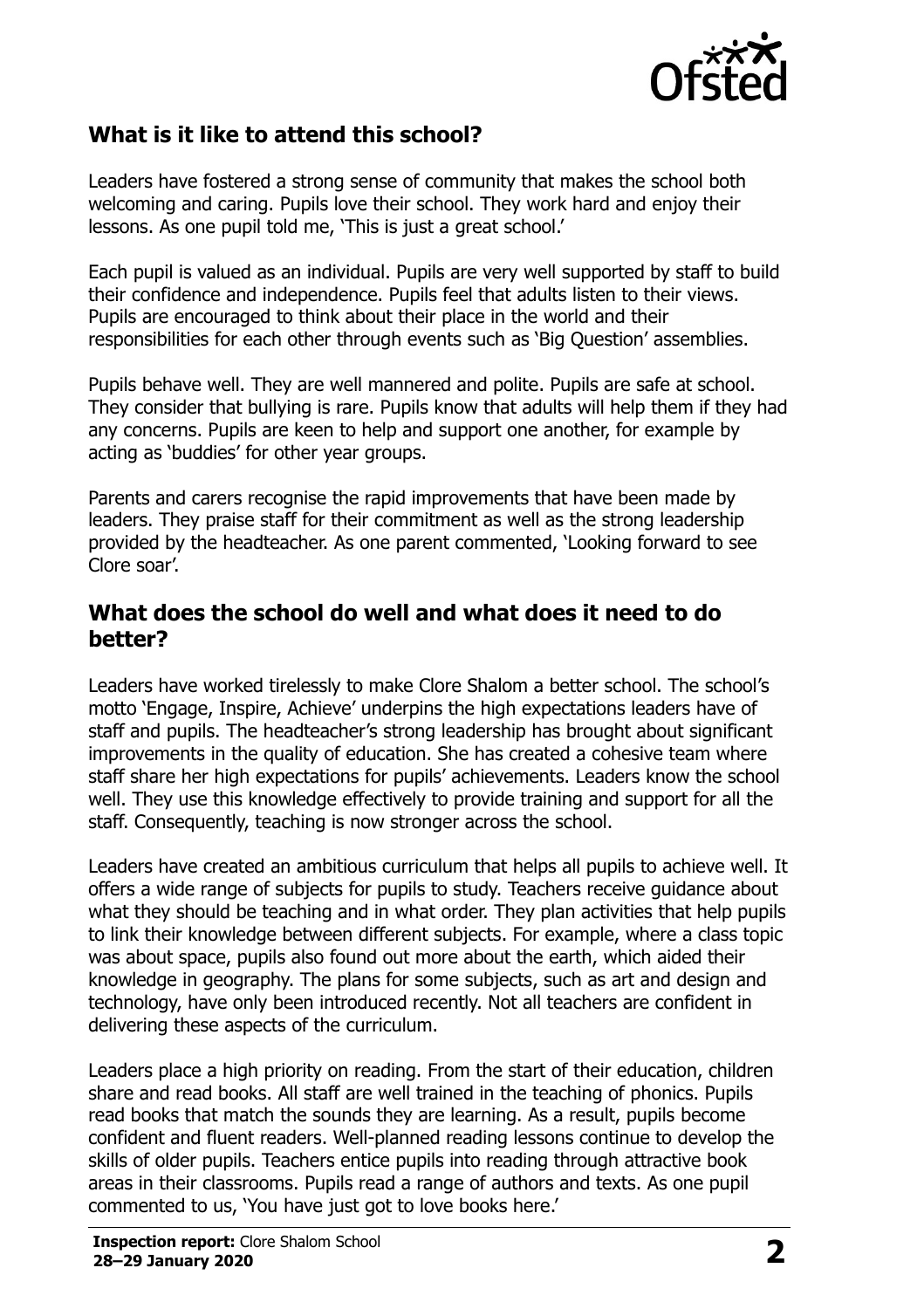

Pupils are proud of their work. They willingly share what they have learned by referring to their books. They are keen to do their best and present their work well. In mathematics, teachers do not always check that diagrams and graphs are precise. This means that pupils sometimes make mistakes in their drawings that go unnoticed by teachers.

Pupils with special educational needs and/or disabilities (SEND) are well supported. They are encouraged to develop their independence. Teachers skilfully adapt their plans to meet pupils' needs. This is helping pupils to succeed in their learning.

Nursery and Reception children settle well in the school. The environment is thoughtfully organised to promote children's curiosity, imagination and creativity. They work confidently and sustain high levels of concentration. For example, a group of children worked independently to mix different ingredients to make salt dough for the bakery. Children are well prepared for Year 1 by the time they leave Reception.

Pupils undertake different responsibilities. They apply for roles in the school, which gives them an insight into the world of work. Pupils show a keen interest in current affairs. They debate issues and learn about the importance of free speech. Ideas of democracy are developed through an active school council. Pupils are well prepared for life in modern Britain.

Governors work closely with leaders to drive up standards. They share leaders' vision for providing a strong quality of education. Staff know that leaders care about their workload. Staff told us that every leaders' door is open. They listen to any concerns staff may have and consider their opinions before they make decisions. Staff are proud to work at the school.

#### **Safeguarding**

.

The arrangements for safeguarding are effective.

There are strong systems in place to ensure that pupils are kept safe. Leaders provide staff with regular safeguarding training and check that they remember the things they have been told. Staff understand that pupils' welfare is everybody's responsibility. They know when and how to report any concerns they have.

Leaders respond swiftly to address any concerns raised by staff. They liaise with other agencies to support vulnerable pupils and their families.

Governors are thorough in checking leaders' arrangements for keeping pupils safe.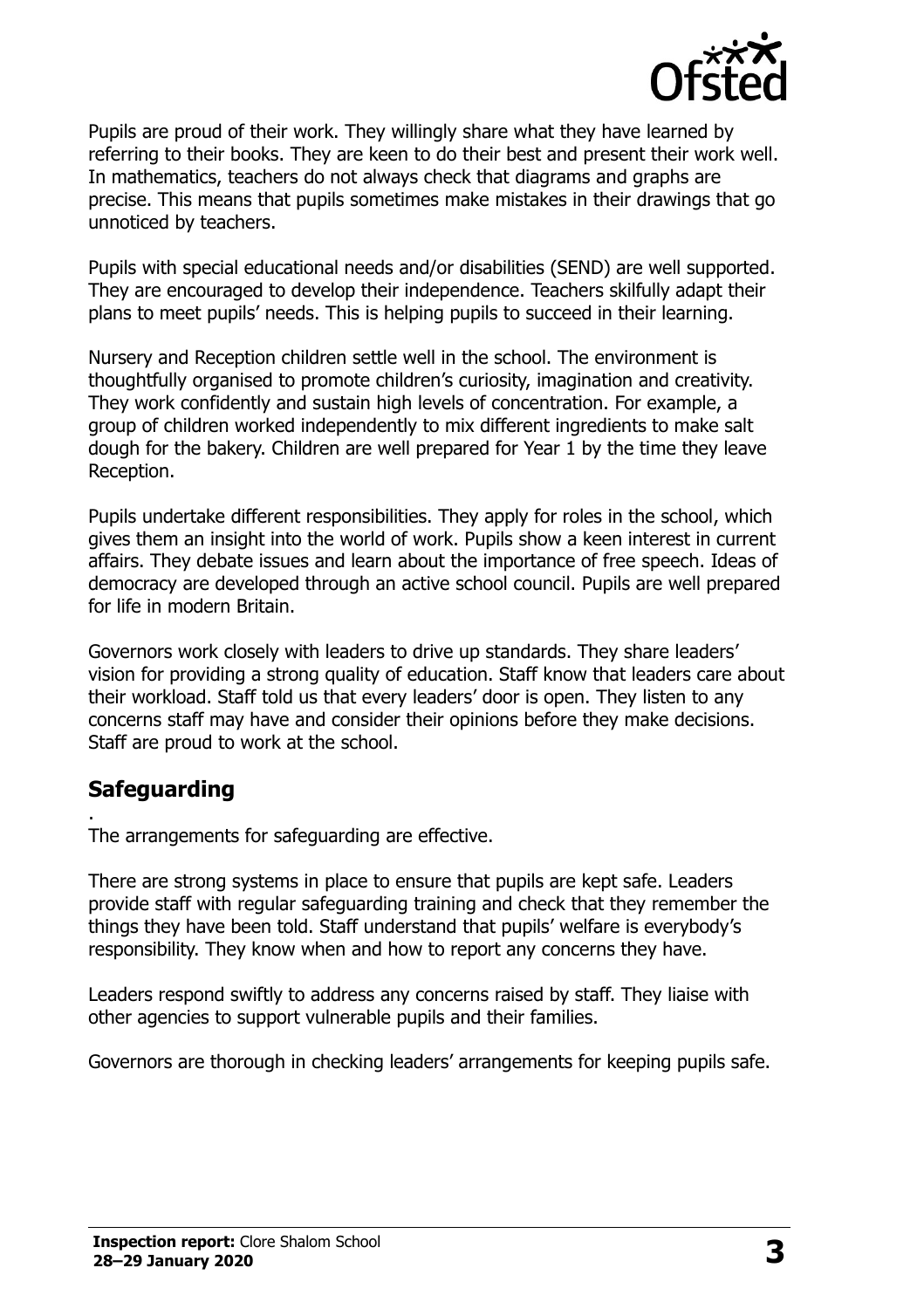

# **What does the school need to do to improve?**

# **(Information for the school and appropriate authority)**

- Some foundation subjects are still in their early stages of implementation. Leaders have ensured that for every subject, the content is well chosen and in a logical sequence. They have provided teachers with training and support with planning. However, not all teachers have sufficient depth of knowledge and confidence where subjects have not been fully embedded in the curriculum. Leaders must ensure that teachers understand how to use all the planned curriculum so that effective use is made of pupils' prior knowledge and pupils ae challenged to think deeply about their learning.
- $\blacksquare$  Not all teachers insist that pupils present their mathematical work with accuracy and precision. This leads to pupils' misconceptions and mistakes in their mathematical representation and thinking. Leaders should ensure that teachers understand the expectations for accurate working and address errors in pupils' mathematical working.

#### **How can I feed back my views?**

You can use [Ofsted Parent View](http://parentview.ofsted.gov.uk/) to give Ofsted your opinion on your child's school, or to find out what other parents and carers think. We use Ofsted Parent View information when deciding which schools to inspect, when to inspect them and as part of their inspection.

The Department for Education has further quidance on how to complain about a school.

If you are the school and you are not happy with the inspection or the report, you can [complain to Ofsted.](http://www.gov.uk/complain-ofsted-report)

#### **Further information**

You can search for [published performance information](http://www.compare-school-performance.service.gov.uk/) about the school.

In the report, '[disadvantaged pupils](http://www.gov.uk/guidance/pupil-premium-information-for-schools-and-alternative-provision-settings)' refers to those pupils who attract government pupil premium funding: pupils claiming free school meals at any point in the last six years and pupils in care or who left care through adoption or another formal route.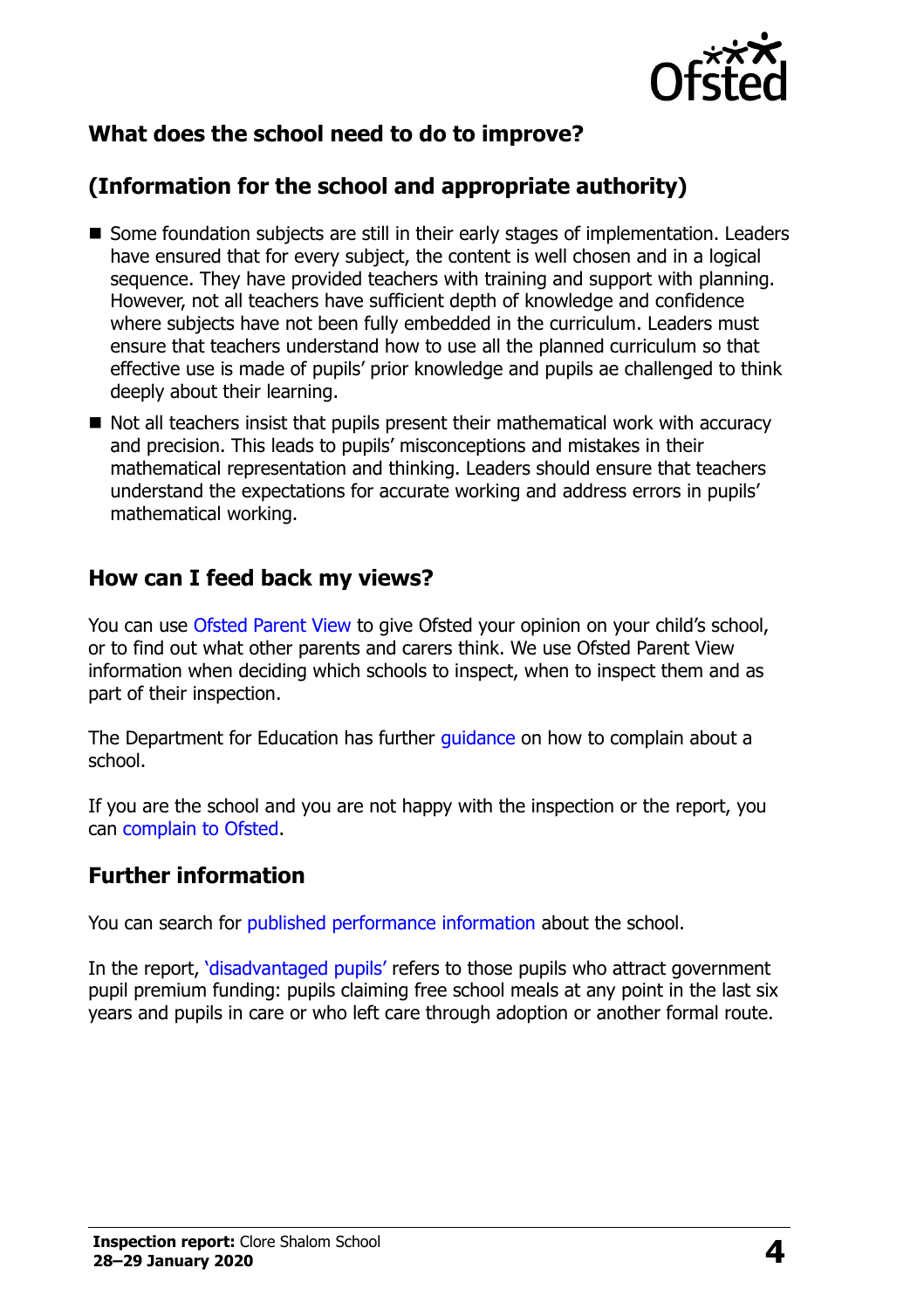

## **School details**

| Unique reference number             | 131456                                                         |
|-------------------------------------|----------------------------------------------------------------|
| <b>Local authority</b>              | <b>Hertfordshire</b>                                           |
| <b>Inspection number</b>            | 10121363                                                       |
| <b>Type of school</b>               | Primary                                                        |
| <b>School category</b>              | Voluntary aided                                                |
| Age range of pupils                 | 3 to 11                                                        |
| <b>Gender of pupils</b>             | Mixed                                                          |
| Number of pupils on the school roll | 215                                                            |
| <b>Appropriate authority</b>        | The governing body                                             |
| <b>Chair of governing body</b>      | Katie Adams                                                    |
| <b>Headteacher</b>                  | Karen Cohen                                                    |
| Website                             | www.cloreshalom.herts.sch.uk/                                  |
| Date of previous inspection         | 19 November 2018, under section 8 of<br>the Education Act 2005 |

## **Information about this school**

- Clore Shalom School is a voluntary-aided Jewish faith school. The religious character of the school was inspected under section 48 of the Education Act (2005) on 8 and 9 July 2015 and was judged good overall.
- Clore Shalom School is an average-sized primary school.

## **Information about this inspection**

We carried out this inspection under section 5 of the Education Act 2005.

- We met with the headteacher, deputy headteacher, assistant headteacher and the pastoral leader. We held meetings with the leaders for inclusion, which included both pupils with SEND and disadvantaged pupils. We met with curriculum leaders and the leader of early years.
- We also met with staff responsible for pastoral support and attendance. We also met with school staff, including the newly qualified teacher.
- I met with the governors, including the chair of governors, and had a conversation with a representative of the local authority.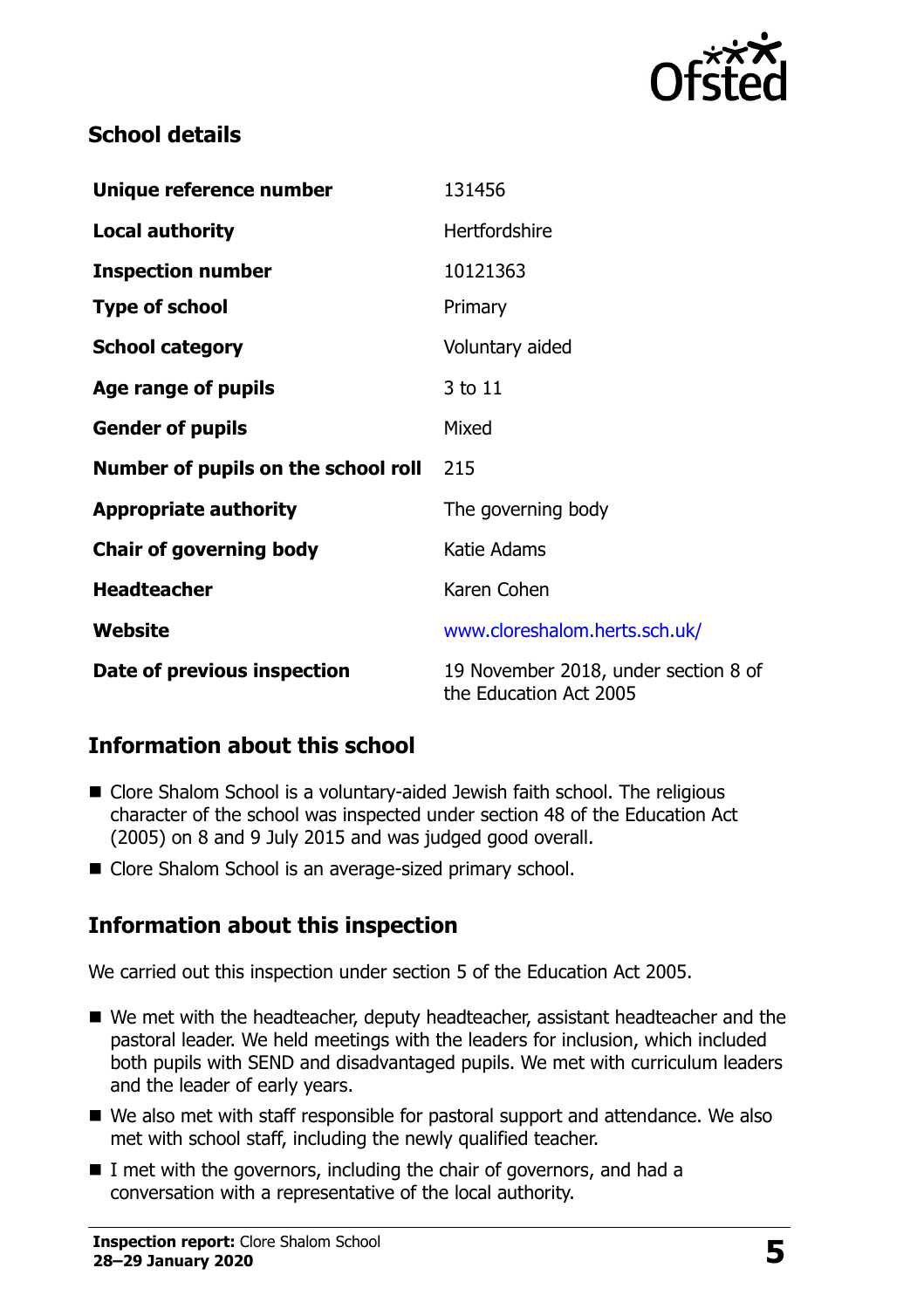

- We had discussions with the designated leader for safeguarding. Together, we scrutinised the checks the school makes on staff and volunteers who work or visit the school. We also looked at documents related to safeguarding, including risk assessments and the school's system for recording concerns.
- We checked a range of documentation, including school improvement plans, selfevaluation documents and school records for behaviour and attendance.
- An inspector met with parents informally as they arrived at school for the beginning of the day. We considered 135 responses to Ofsted's Parent View survey, as well as the 86 free-text responses.
- As part of this inspection, we looked carefully at early reading, mathematics, science and art. During these activities, we met with curriculum leaders, visited lessons, scrutinised pupils' work and spoke to teachers and pupils.

#### **Inspection team**

Steve Mellors, lead inspector **Her Majesty's Inspector** 

Katherine Douglas Her Majesty's Inspector